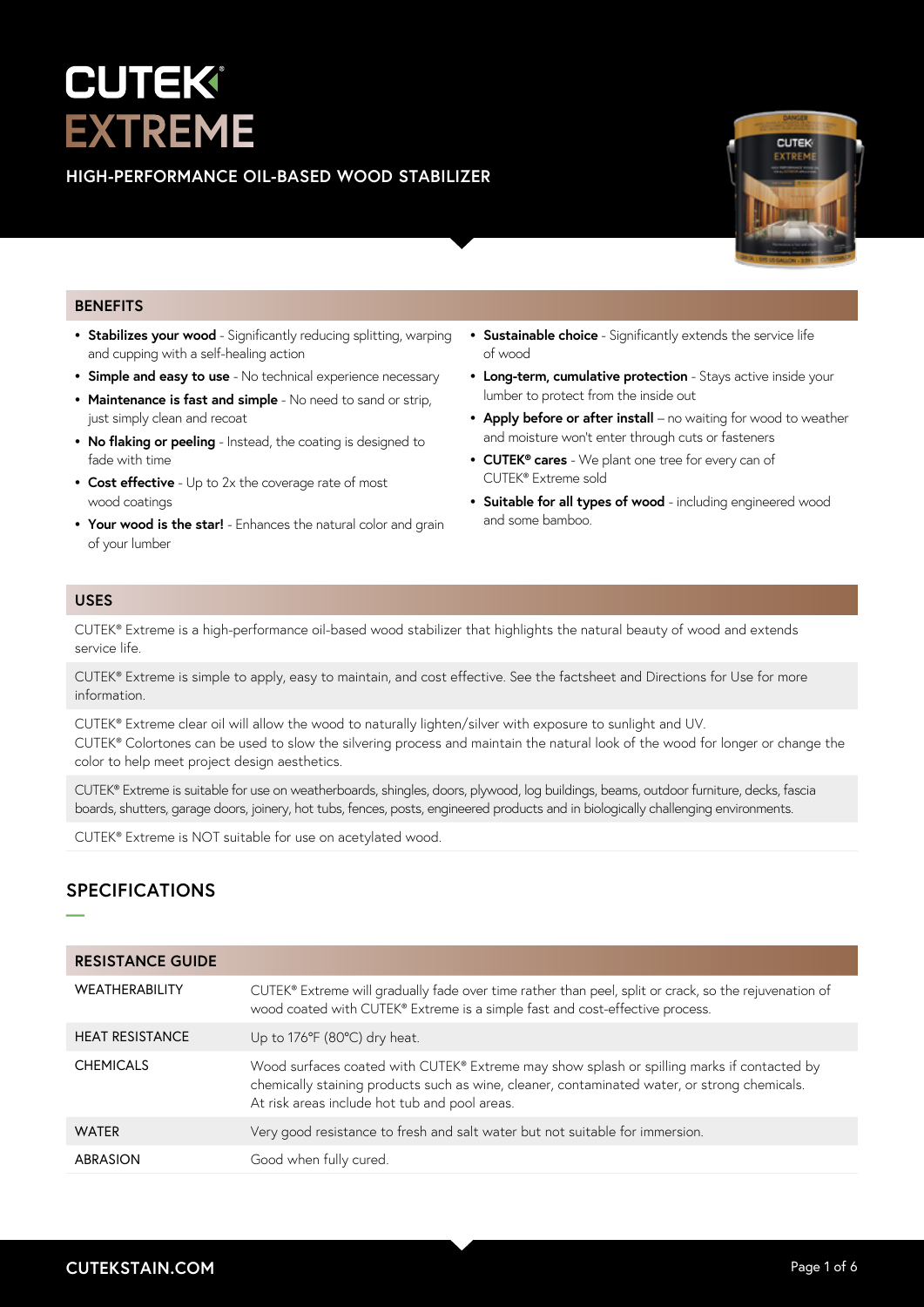



| <b>TYPICAL PROPERTIES AND APPLICATION DATA</b> |                                                                   |  |
|------------------------------------------------|-------------------------------------------------------------------|--|
| <b>CLASSIFICATION</b>                          | Penetrating Wood Stabilizer                                       |  |
| <b>FINISH</b>                                  | Matt/Low Sheen                                                    |  |
| <b>COLOR</b>                                   | 18 different colors available (custom colors available on demand) |  |
| <b>COMPONENTS</b>                              | One                                                               |  |
| <b>VOLUME SOLIDS</b>                           | Not applicable                                                    |  |
| <b>VOC LEVEL</b>                               | ≈215g/L (1.79lb/gal) ASTM 3960                                    |  |
| <b>FLASH POINT</b>                             | 73°C (163°F) ASTM D93                                             |  |
| <b>VISCOSITY</b>                               | $\approx$ 24cSt                                                   |  |
| <b>COLORTONE</b>                               | Use 3 fl oz per 0.95 gal (90mL per 3.6L)                          |  |
| <b>THINNER</b>                                 | Do not thin                                                       |  |
| <b>PACK SIZES</b>                              | 0.95gal (3.6L) and 5gal (18.9L)                                   |  |

## **COVERAGE GUIDE**

These figures represent typical averages for common decking and cladding species and are to be used as a guideline only.

| New woods, dressed            | 400-800 ft <sup>2</sup> /gal |  |
|-------------------------------|------------------------------|--|
| Old restored wood, dressed    | 250-350 ft <sup>2</sup> /gal |  |
| New wood, rough sawn          | 250-300 ft <sup>2</sup> /gal |  |
| Old restored wood, rough sawn | 150-250 ft <sup>2</sup> /gal |  |
| Shingles and shakes           | 84-212 ft <sup>2</sup> /gal  |  |

NOTE: Practical spreading rates will vary depending on such factors as application method, ambient conditions and surface porosity, roughness, and preparation of the wood.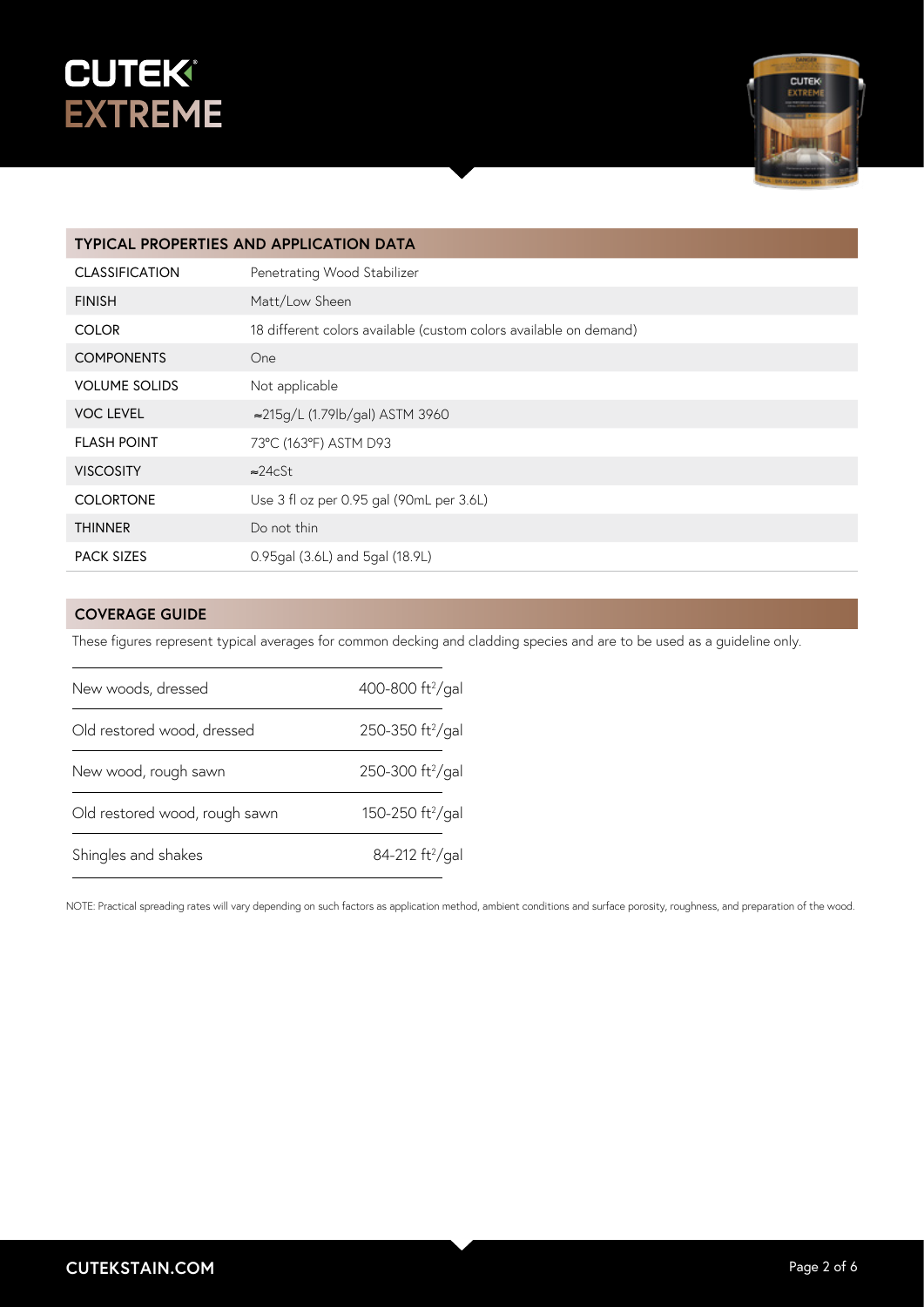



| PREPARATION AND PROTECTION GUIDELINE<br>This is a guide only and not to be used as a specification. Contact CUTEK® to discuss your specific project requirements. |                  |                                                                                                                                                                                                                                 |                                       |                                          |  |
|-------------------------------------------------------------------------------------------------------------------------------------------------------------------|------------------|---------------------------------------------------------------------------------------------------------------------------------------------------------------------------------------------------------------------------------|---------------------------------------|------------------------------------------|--|
| WOOD CONDITION/<br><b>DESIRED EFFECT</b>                                                                                                                          | <b>SITUATION</b> | <b>PREPARATION</b>                                                                                                                                                                                                              | <b>PROTECTION</b>                     | ADD CUTEK®<br><b>COLORTONE?</b><br>(Y/N) |  |
| NEW Wood<br>Retain freshly oiled look or alter the wood color                                                                                                     | Exterior         | Clean with CUTEK® Wood<br>Reviver if tannin/water/<br>iron stained<br>Otherwise clean with<br>CUTEK® Quickclean                                                                                                                 | Apply 2 coats<br>of CUTEK®<br>Extreme | Y                                        |  |
| NEW Wood<br>Stabilize & allow to naturally lighten/silver                                                                                                         | Exterior         | Clean with CUTEK® Wood<br>Reviver if tannin/water/<br>iron stained<br>otherwise clean with<br>CUTEK <sup>®</sup> Quickclean                                                                                                     | Apply 2 coats<br>of CUTEK®<br>Extreme | $\mathsf{N}$                             |  |
| OLD WOOD -<br>Previously Coated in CUTEK® Extreme<br>Retain freshly oiled look or alter the wood color                                                            | Exterior         | Clean with CUTEK® Wood<br>Reviver if maintenance has<br>been neglected and wood<br>is grayed, heavily stained or<br>has an excessive build-up of<br>CUTEK <sup>®</sup> Colortone.<br>Otherwise clean with<br>CUTEK® Quickclean. | Apply 1 coat<br>of CUTEK®<br>Extreme  | Y                                        |  |
| OLD WOOD -<br>Previously Coated in CUTEK® Extreme<br>Stabilize & allow to naturally lighten/silver                                                                | Exterior         | Remove previous coating<br>with CUTEK® Wood Stripper<br>then clean with<br>CUTEK® Wood Reviver                                                                                                                                  | Apply 2 coats<br>of CUTEK®<br>Extreme | $\mathsf{N}$                             |  |
| OLD WOOD -<br>Previously coated with film forming coating<br>Retain freshly oiled look or alter the wood color                                                    | Exterior         | Remove previous coating<br>with CUTEK® Wood Stripper<br>then clean with<br>CUTEK <sup>®</sup> Wood Reviver                                                                                                                      | Apply 2 coats<br>of CUTEK®<br>Extreme | Y                                        |  |
| OLD WOOD -<br>Previously coated with film forming coating<br>Stabilize & allow to naturally lighten/silver                                                        | Exterior         | Remove previous coating<br>with CUTEK® Wood Stripper<br>then clean with<br>CUTEK® Wood Reviver                                                                                                                                  | Apply 2 coats<br>of CUTEK®<br>Extreme | $\mathsf{N}$                             |  |
| OLD WOOD -<br>Previously uncoated<br>Stabilize & allow to naturally lighten/silver                                                                                | Exterior         | Clean with CUTEK® Wood<br>Reviver if tannin/water/<br>iron stained<br>otherwise clean with<br>CUTEK <sup>®</sup> Quickclean                                                                                                     | Apply 2 coats<br>of CUTEK®<br>Extreme | $\mathsf{N}$                             |  |
| OLD WOOD -<br>Previously uncoated<br>Retain freshly oiled look or alter the wood color                                                                            | Exterior         | Clean with CUTEK® Wood<br>Reviver if tannin/water/<br>iron stained<br>otherwise clean with<br>CUTEK® Quickclean                                                                                                                 | Apply 2 coats<br>of CUTEK®<br>Extreme | Y                                        |  |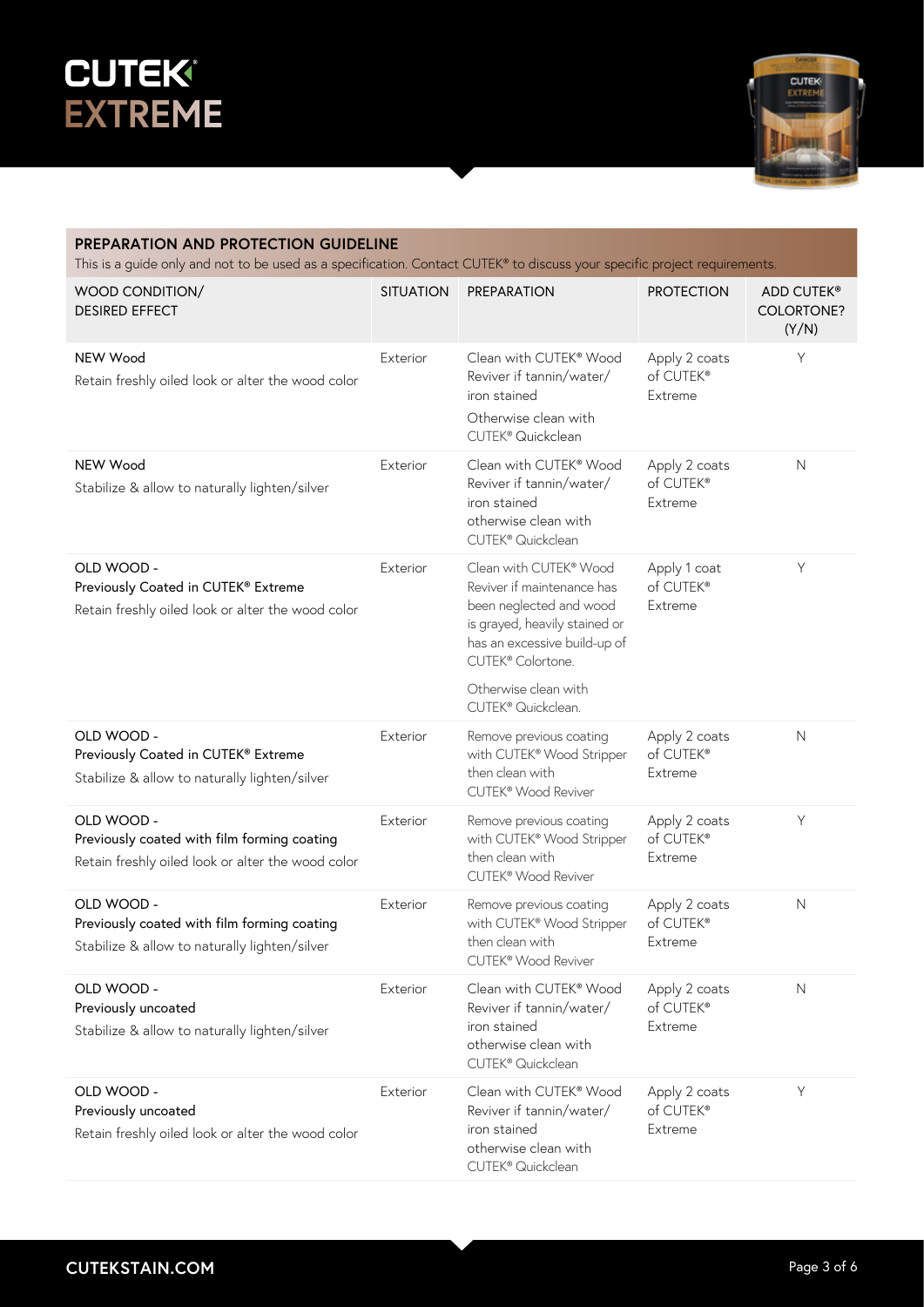



# **DIRECTIONS FOR USE**

**—**

| <b>APPLICATION</b>                          |                                                                                                                                                                                                                                                                                                                                                                                                                                                                                                                                                                                                                                                                                                                                                                                                                                                                                                                                                                                                                                                                                                                                                                                                                                                                                                                                                                                                                                                                                                                                                                                                                                                                                                                                                                                                    |
|---------------------------------------------|----------------------------------------------------------------------------------------------------------------------------------------------------------------------------------------------------------------------------------------------------------------------------------------------------------------------------------------------------------------------------------------------------------------------------------------------------------------------------------------------------------------------------------------------------------------------------------------------------------------------------------------------------------------------------------------------------------------------------------------------------------------------------------------------------------------------------------------------------------------------------------------------------------------------------------------------------------------------------------------------------------------------------------------------------------------------------------------------------------------------------------------------------------------------------------------------------------------------------------------------------------------------------------------------------------------------------------------------------------------------------------------------------------------------------------------------------------------------------------------------------------------------------------------------------------------------------------------------------------------------------------------------------------------------------------------------------------------------------------------------------------------------------------------------------|
| <b>APPLICATION</b><br><b>PRECAUTIONS</b>    | Before you get started: Note the hazards and precautions on the CUTEK® website and the can<br>labelling, and ensure that you use the correct safety equipment as detailed in the Safety Data Sheet.<br>Full list of application precautions is available on our website at www.cutekstain.com, or by<br>checking with customer service on 1-833-692-8835.<br>DO NOT SWALLOW.<br>DO NOT USE on surfaces which come into direct contact with foodstuffs.<br>DO NOT USE on surfaces which come into direct contact with the ground.                                                                                                                                                                                                                                                                                                                                                                                                                                                                                                                                                                                                                                                                                                                                                                                                                                                                                                                                                                                                                                                                                                                                                                                                                                                                   |
| STEP BY STEP<br><b>APPLICATION PROCESS:</b> | Before you protect: It is very important that wood is clean, non-greasy and dry (moisture content<br>of less than 17%) prior to coating with CUTEK® Extreme. Refer to the factsheet and can label for<br>directions on how to prepare wood for coating with CUTEK® Extreme.<br>Weather: Once applied, CUTEK® Extreme generally requires 2-3 days of dry conditions after coating<br>to facilitate full penetration/diffusion (drying) and an even color finish.<br>Colortone: Unless a clear finish that will naturally lighten/silver/gray off with exposure to the<br>elements is desired, it is important to mix in 1 CUTEK® Colortone per 0.95gal (3.6L) of CUTEK®<br>Extreme before use.<br>Application: Stir the CUTEK® Extreme oil thoroughly (with the added CUTEK® Colortone if desired)<br>before and during use. Make sure to stir from the bottom of the can to ensure active ingredients are<br>properly mixed throughout the oil.<br>Apply thin, even coats with a brush or paint pad. CUTEK® Extreme works best when applied as a<br>THIN COAT - two or three thin coats on finished wood are much better than one or two thick coats.<br>For best results, ONE coat of CUTEK® Extreme should be applied to all faces of the wood prior<br>to installing, with a SECOND coat applied to the top surface once the first coat has completely<br>penetrated/diffused (dried). If applying post-construction, apply 2 thin coats to all accessible wood<br>surfaces, ensuring the first coat has completely penetrated/diffused (dried) before applying the<br>second coat.<br>Drying time: Unlike traditional wood coatings, CUTEK® Extreme needs to penetrate/diffuse deeply<br>into your wood. This penetration/diffusion (drying) process varies in time for many reasons including |
|                                             | differences in wood type (species, density, porosity, age and residual moisture content) as well as<br>environmental factors (temperature, humidity, weather).<br>The wood is ready for the 2nd coat of CUTEK® Extreme when it is completely dry and non-greasy. The<br>second coat of CUTEK® Extreme will take longer to migrate into your wood than the first coat.<br>Clean-up: Equipment (including brushes) may be cleaned with mineral spirits or soap and water. If<br>not correctly cleaned or disposed of, oily rags and other oily materials may cause combustion fires.<br>After use you MUST immediately spread out all oily material outside to dry, by flattening them out<br>to their full size in an airy spot at temperatures above 39 degrees Fahrenheit (4°C), or wash them<br>thoroughly with water and detergent and rinse. Remove all oil from all clothes, tools, rags and any<br>other materials contacted during use or as a result of an accidental spill. Ensure wash water is<br>disposed in accordance with local regulations.                                                                                                                                                                                                                                                                                                                                                                                                                                                                                                                                                                                                                                                                                                                                        |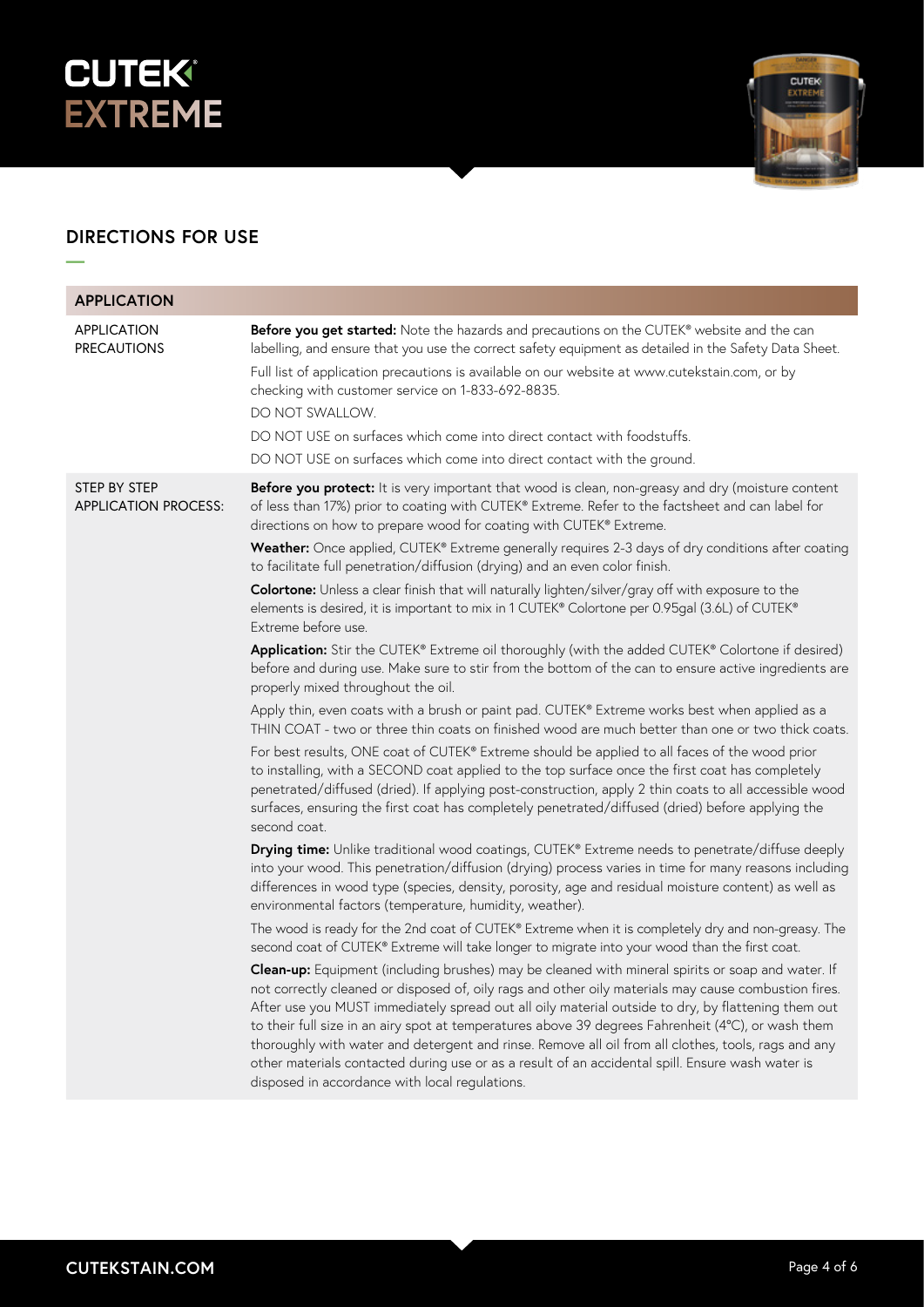



#### **MAINTENANCE**

With CUTEK®, maintenance is simple, fast, and cost effective. CUTEK® Extreme will not crack, peel or split, and your wood can be easily rejuvenated or restored using our Prepare and Protect system - no need to sand or strip.

CUTEK® Extreme should be reapplied when the wood is no longer beading water, or as frequently as necessary to retain the natural beauty and color of the wood or refresh your chosen CUTEK® Colortone.

Typically, horizontal exterior wood surfaces exposed to full weather such as pool decks and handrails will require recoating more frequently (initially after 6-12 months), while other surfaces such as vertical rough-sawn cladding will need recoating less often.

#### **IMPORTANT INFORMATION**

CUTEK® Extreme is a high-performance, oil-based wood stabilizer. It has been designed to protect wood from the inside out while allowing it to gradually fade over time without peeling, cracking or splitting. CUTEK® Extreme will penetrate and diffuse deeply into your wood to repel moisture, enhance dimensional stability and improve service life. Anything that might prevent this penetration/diffusion, such as an existing coating (not CUTEK® oil), retained moisture, or insufficient time between coats, must be avoided or corrected before applying CUTEK® Extreme.

CUTEK® Extreme penetration/diffusion times can vary significantly depending on ambient temperature and weather exposure, as well as species, porosity, density and moisture content of your wood. Because of the wide range of applications possible for CUTEK® Extreme and different factors affecting penetration/diffusion (drying) time, it is vital that the end user determine the suitability of CUTEK® Extreme for their specific project by testing a sample area first, especially if speed of drying is important for a project. CUTEK® Extreme is not suitable for use on food preparation surfaces.

When using CUTEK® Extreme, you should avoid:

- Wet wood, or wood with a high moisture content: Your wood should contain a maximum moisture content of 17% as anything higher can significantly delay the penetration process. If this happens, CUTEK® Extreme may sit on the surface and eventually go tacky without diffusing properly into the wood.
- Cold weather: In cold weather, CUTEK® Extreme will become thicker and too much oil may be applied as a result. Warm the oil by placing in a sunny/warm spot before application to make it thinner and enhance penetration.
- Too many coats too soon: CUTEK® Extreme needs to completely diffuse and dry fully before the next coat is applied. Your wood should be completely dry and non-greasy before recoating.
- Existing oil, stain or paint coating on the surface of the wood: Existing film coats may act as a barrier to CUTEK® Extreme penetration/diffusion. CUTEK® Extreme must be applied to clean, bare and dry wood, and previous coatings must be properly removed PRIOR to application of CUTEK® Extreme.

#### **Disclaimer**

CUTEK® will not accept liability for:

- the application of incorrect color to any substrate for any reason
- the application of CUTEK® Extreme to wood with a moisture content greater than 17%
- the application of CUTEK® Extreme to any substrate with a pre-existing coating.